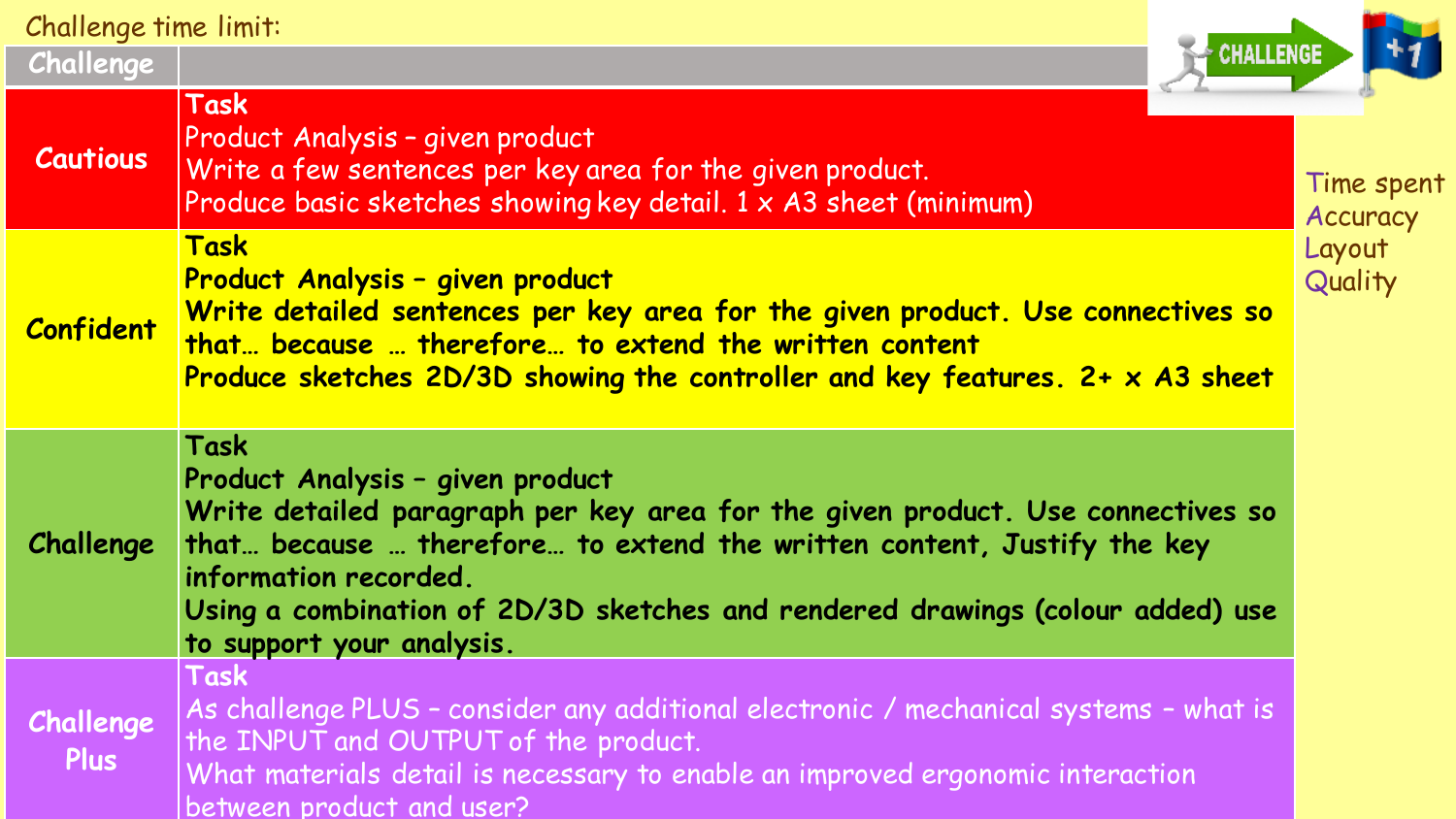

Product Analysis: Size – Anthropometrics (Hand Sizes) **Ergonomics** Colour(s) Material(s) Function (what it is designed to do) Typography (Lettering type) Moving Parts **EXT.** Method of Manufacture for the casing / surface finish





[https://prezi.com/qs7enxnycixc/manufacturing-process-of-the](https://prezi.com/qs7enxnycixc/manufacturing-process-of-the-xbox-360-controller/)xbox-360-controller/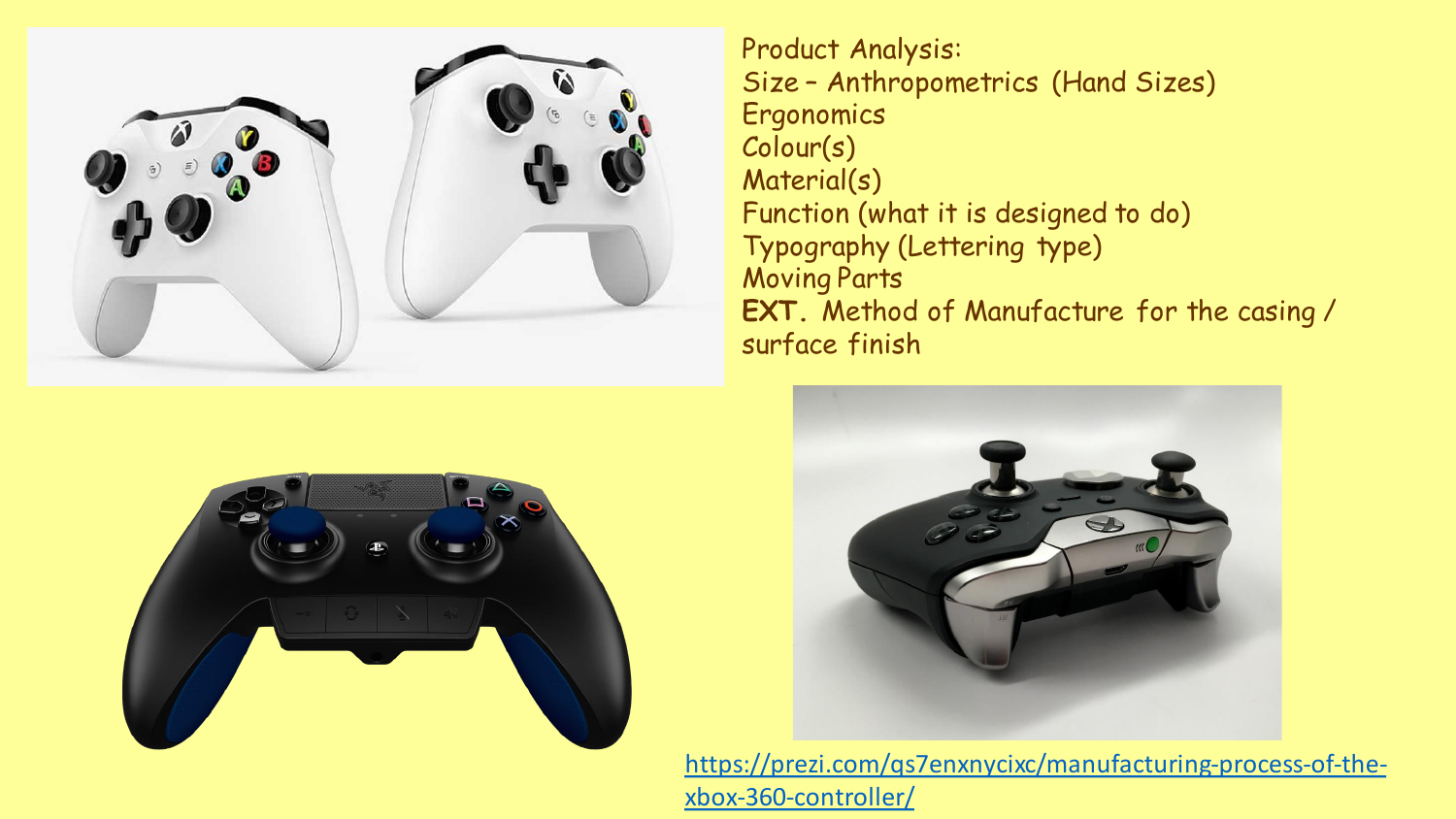

console of choice



## [https://www.youtube.com/watch?v=r28mE-\\_uOYI](https://www.youtube.com/watch?v=r28mE-_uOYI)

[https://marissa-art.com/238868\\_xbox\\_controller\\_drawing/](https://marissa-art.com/238868_xbox_controller_drawing/)

 $\overline{13}$ 

SELECT

 $R3$ 

START

 $\times$ 

 $\Box$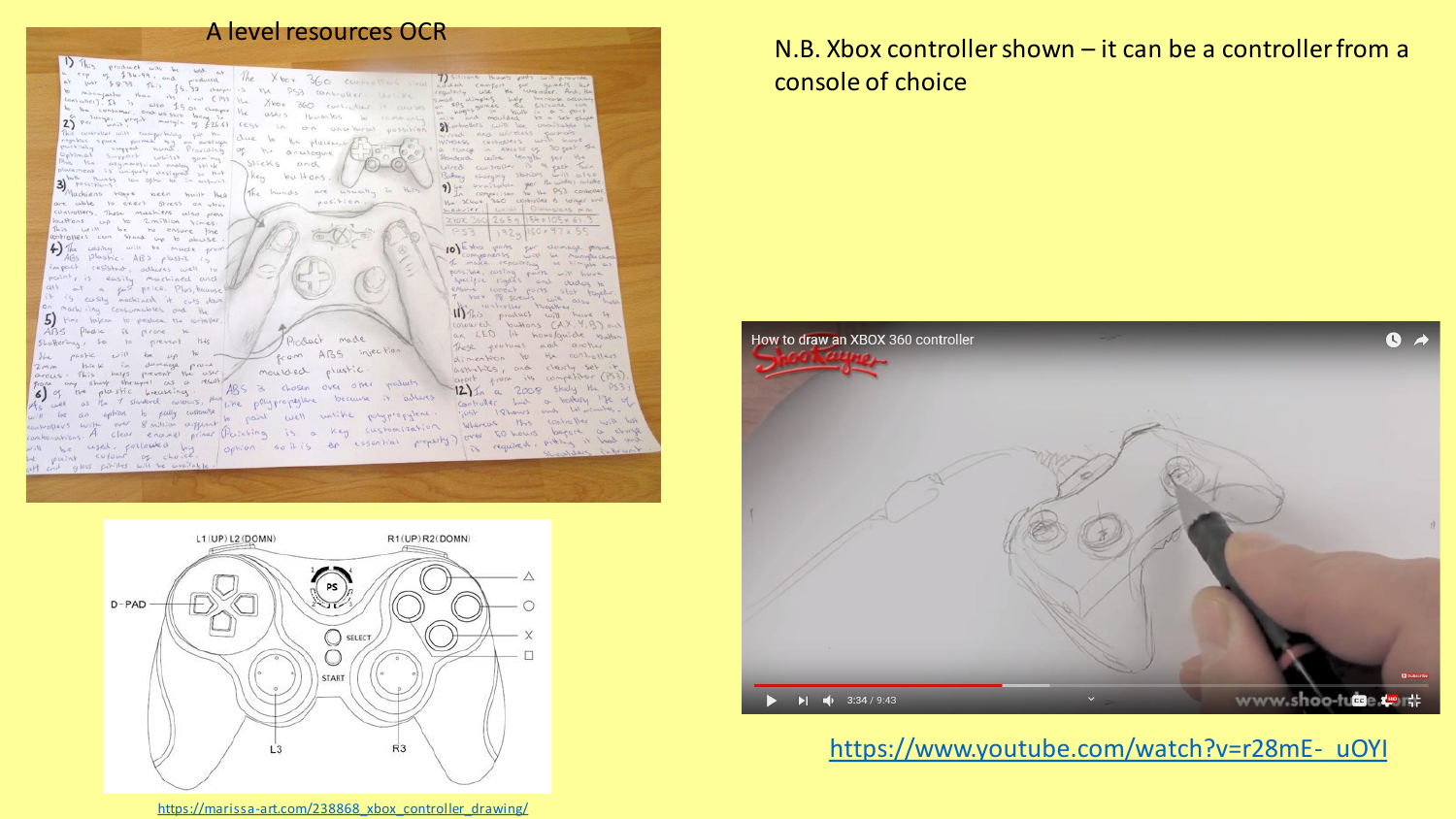# Method of Manufacture for the casing / surface finish

The main body of the casing is manufactured using the injection moulding process. The casing is made in several parts as this allows for the electronic components to be inserted and enclosed within the cavity in the casing.

The manufacturing using injection moulding allows for an intricate shape to the casing using a thermopolymer such as Acrylonitrile-Butadiene-Styrene (ABS) is one of the most widely used and versatile thermoplastics.

Texture and surface designs are added to the surfaces of the injection mould so that the casing comes out prefinished – there may be some aspects of flash to remove prior to assembly. Some parts are 'TWO SHOT' injection moulding – this means that the harder plastic is injection moulded first then

the softer rubberized surface is added on the second 'shot'.

This allows for a more comfortable product to use.



### Microsoft Xbox One S

Controller - Exploded View



# Product Analysis: **EXAMPLE (Challenge +)**